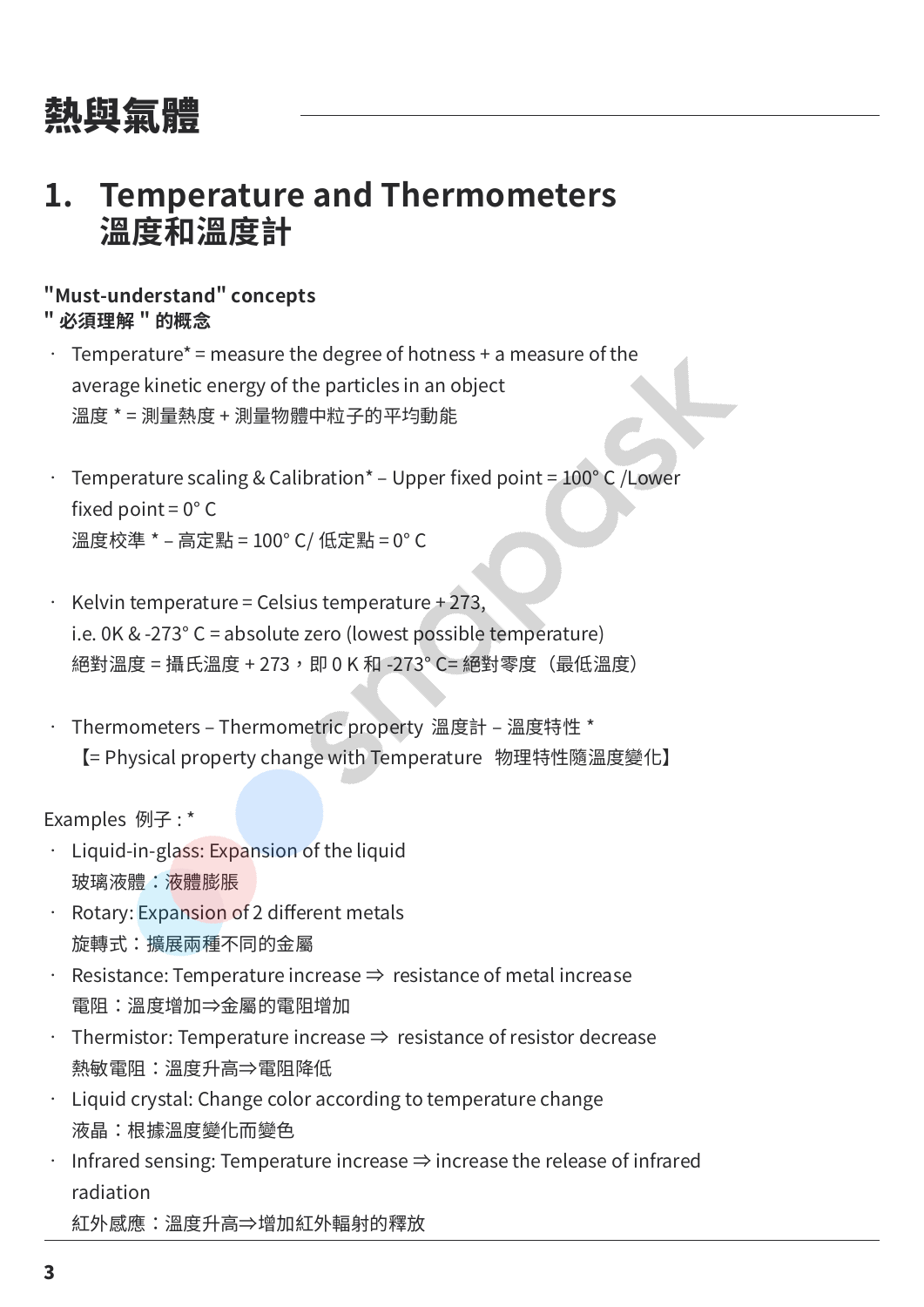### Temperature and Thermometers 溫度和溫度計

### **"Should understand" concepts**

### **" 應該理解 " 的概念**

- Every matter is made up of atoms (and there are over 100 types of atoms, each type is called an element) 每個物質都是由原子組成的(有一百多種原子,每種原子稱為元素)
- $\cdot$  2 or more atoms = molecules (e.g H<sub>2</sub>O) 兩個或更多原子 = 分子 (例如 H<sub>2</sub>O)
- Physical property of Solid vs Liquid vs Gas (e.g shape / volume / movement / P.E. difference) 固體 vs 液體 vs 氣體的物理性質(例如形狀 / 體積 / 運動 / 勢能)

#### **"Must know" questions " 必須知道 " 的問題**

1. Describe how a liquid-in-glass thermometer can be calibrated. \* 描述如何校準玻璃液體溫度計。 \*

Ans 答案 :

【At standard atmospheric pressure 在標準大氣壓力下】

- Step 1 : Put the thermometer in pure melting ice and mark the liquid level (lower fixed point) as 0° C. 第 1 步:將溫度計放在純融冰中,並將液位(下固定點)標記為 0°C。
- Step 2: Put the thermometer in pure boiling water and mark the liquid level (upper fixed point) as 100° C. 第 2 步:將溫度計放在純沸水中,並將液位(上固定點)標記為 100° C。
- Step 3: Divide the interval between 2 marks into 100 equal divisions. 第 3 步:將 2 個標記之間的間隔劃分為 100 個相等的劃分。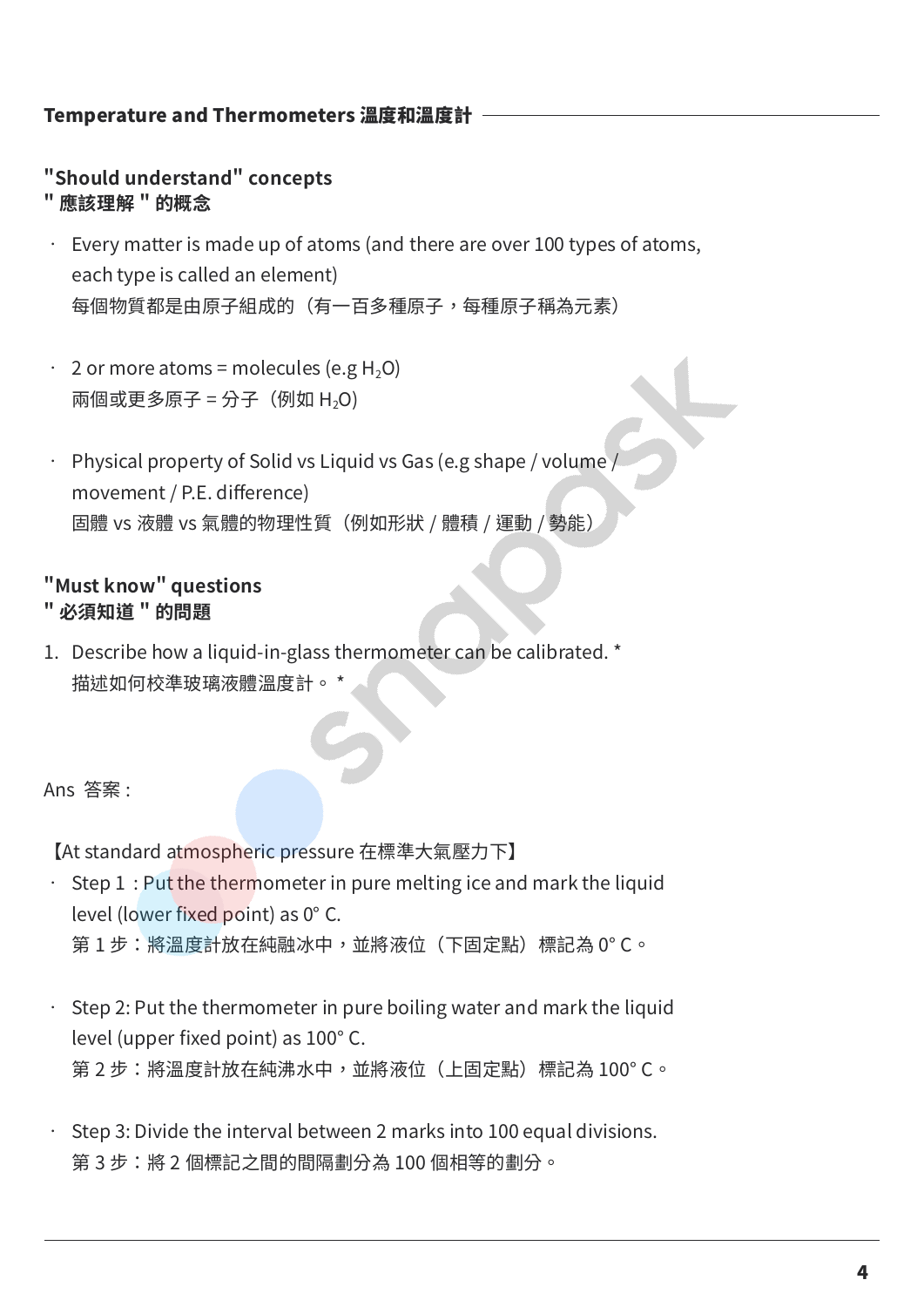### Temperature and Thermometers 溫度和溫度計

**"Good to know how to do" questions " 可以嘗試 " 的問題**

1. The advantages & disadvantages of using alcohol & mercury type of liquid-in-glass thermometer. 使用酒精和水銀類型的玻璃液溫度計的優 / 缺點。

Ans 答案 :

- Alcohol: Non-toxic / Flammable 酒精:無毒 / 易燃
- Mercury: Faster response / Toxic 水銀:反應速度更快 / 有毒
- 2. Sensitivity of liquid-in-glass thermometer (able to detect small temp. changes) \* 玻璃液溫度計的靈敏度(能夠檢測微小的溫度變化)\*

Ans 答案 :

- Increase the bulb size. 增加泡的尺寸。
- Use a narrow capillary tube. 使用狹窄的細管。